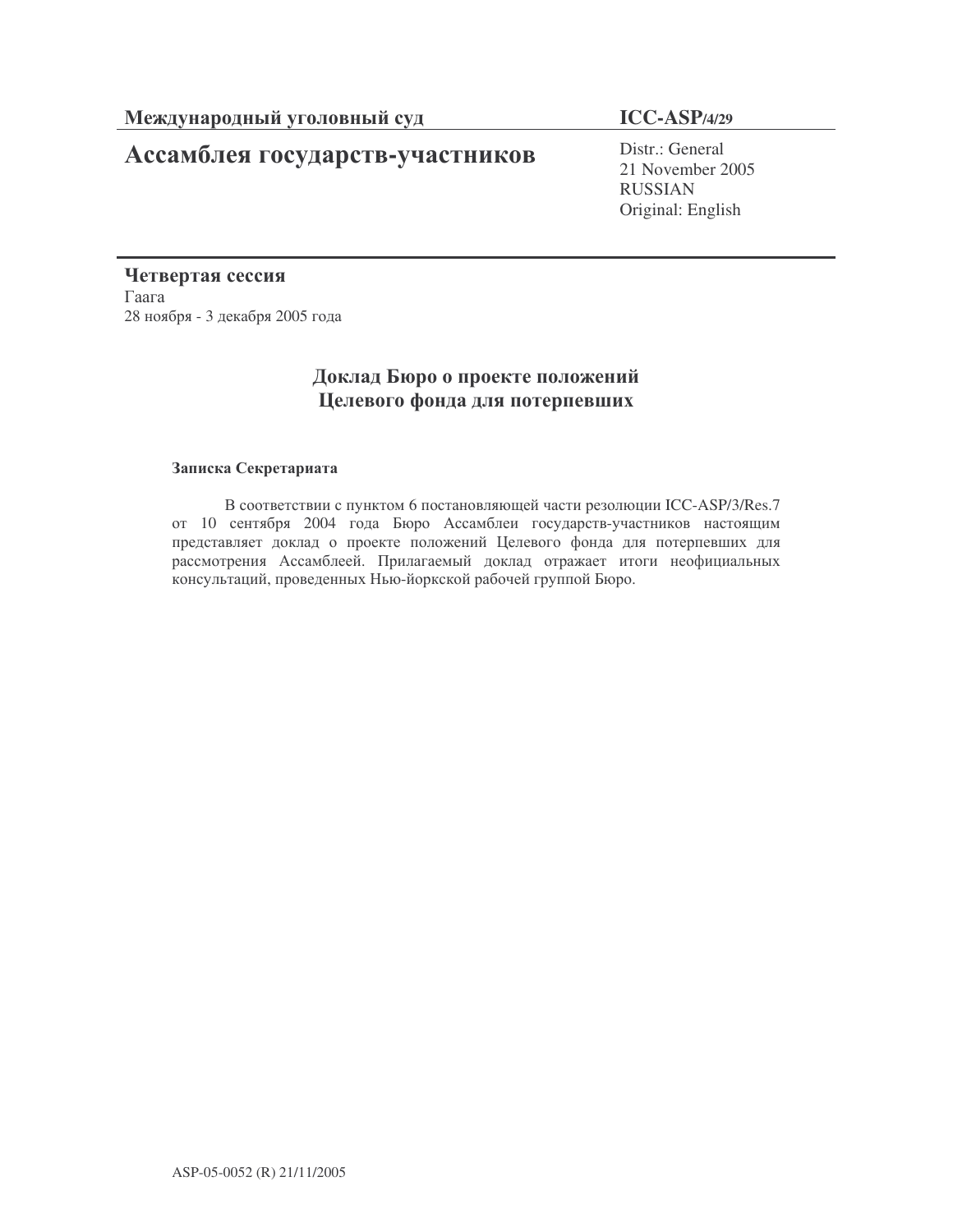## Доклад Бюро о проекте положений Целевого фонда для потерпевших

 $1<sub>1</sub>$ На своей третьей сессии Ассамблея государств-участников Римского статута Международного уголовного суда (Ассамблея) приняла следующее решение о проекте положений Целевого фонда для потерпевших:

 $\ll 6$ . Просит Бюро с учетом безотлагательного характера этого вопроса продолжить рассмотрение проекта положений, подготовленного Советом управляющих, с использованием надлежащего механизма и в консультациях с государствами-участниками и Советом управляющих и определить критерии управления Целевым фондом в соответствии с пунктом 3 статьи 79 Римского статута для утверждения их Ассамблеей государств-участников на ее четвертой сессии и предлагает государствам участникам представить свои замечания по НИМ:»<sup>1</sup>

В соответствии с пунктом 11  $2.$ постановляющей части резолюции  $ICC-ASP/3/Res.3$ Секретариат направил государствам-участникам записку ICC-ASP/3/S/8 от 5 ноября 2004 года, в которой предложил им представить замечания Бюро до 30 января 2005 года.

В декабре 2004 года Бюро Ассамблеи приняло решение учредить две рабочих  $\mathfrak{Z}$ . группы - одну в Гааге, а другую в Нью-Йорке - в соответствии с резолюцией ICC-ASP/3/Res.8, принятой Ассамблеей на ее третьей сессии<sup>2</sup>. Координатор Нью-йоркской рабочей группы Его Превосходительство посол Аллиеу Ибрагим Кану (Сьерра-Леоне) впоследствии назначил посредника для оказания содействия обсуждению вопроса о проекте положений Целевого фонда для потерпевших, который был передан на рассмотрение Рабочей группы.

 $\overline{4}$ Рабочая группа провела совещания 4-5 мая и 3-4 августа 2005 года в соответствии с кругом ведения рабочих групп, принятым Бюро 1 декабря 2004 года. В состав Рабочей группы входили государства-участники и те государства, которые проявили интерес к участию в ее работе. Кроме того, Секретарь Суда направил своего представителя для участия в работе этих совещаний.

5. Во исполнение своего мандата Рабочая группа проводила рассмотрение на основе письменных замечаний, представленных Бюро государствами-участниками, письменных предложений, представленных в неофициальном порядке Рабочей группе, и устных выступлений различных участников совещаний. Вопросы, все еще находящиеся на рассмотрении, и вопросы, согласованные в предварительном порядке, оставлены в тексте проекта положений в качестве предлагаемых поправок или вариантов. Хотя было обсуждена желательность некоторого изменения структуры проекта положений с целью объединения связанных друг с другом вопросов, Рабочая группа решила отложить рассмотрение структуры до тех пор, пока не будут урегулированы основные нерешенные вопросы. К вопросам, по которым государства высказали противоречивые мнения,  $\overline{B}$ частности, относятся возможность резервирования для определенных целей средств, передаваемых Целевому фонду (проекты положений 30 и 31), а также вопрос об использовании средств и механизме

Офиииальные Ассамблеи государств-участников отчеты Римского cmamvma Международного уголовного суда, третья сессия, Гаага, 6-10 сентября 2004 года (издание Международного уголовного суда, ICC-ASP/3/25), часть III, резолюция ICC-ASP/3/Res.7.

Там же, резолюция ICC-ASP/3/Res.8.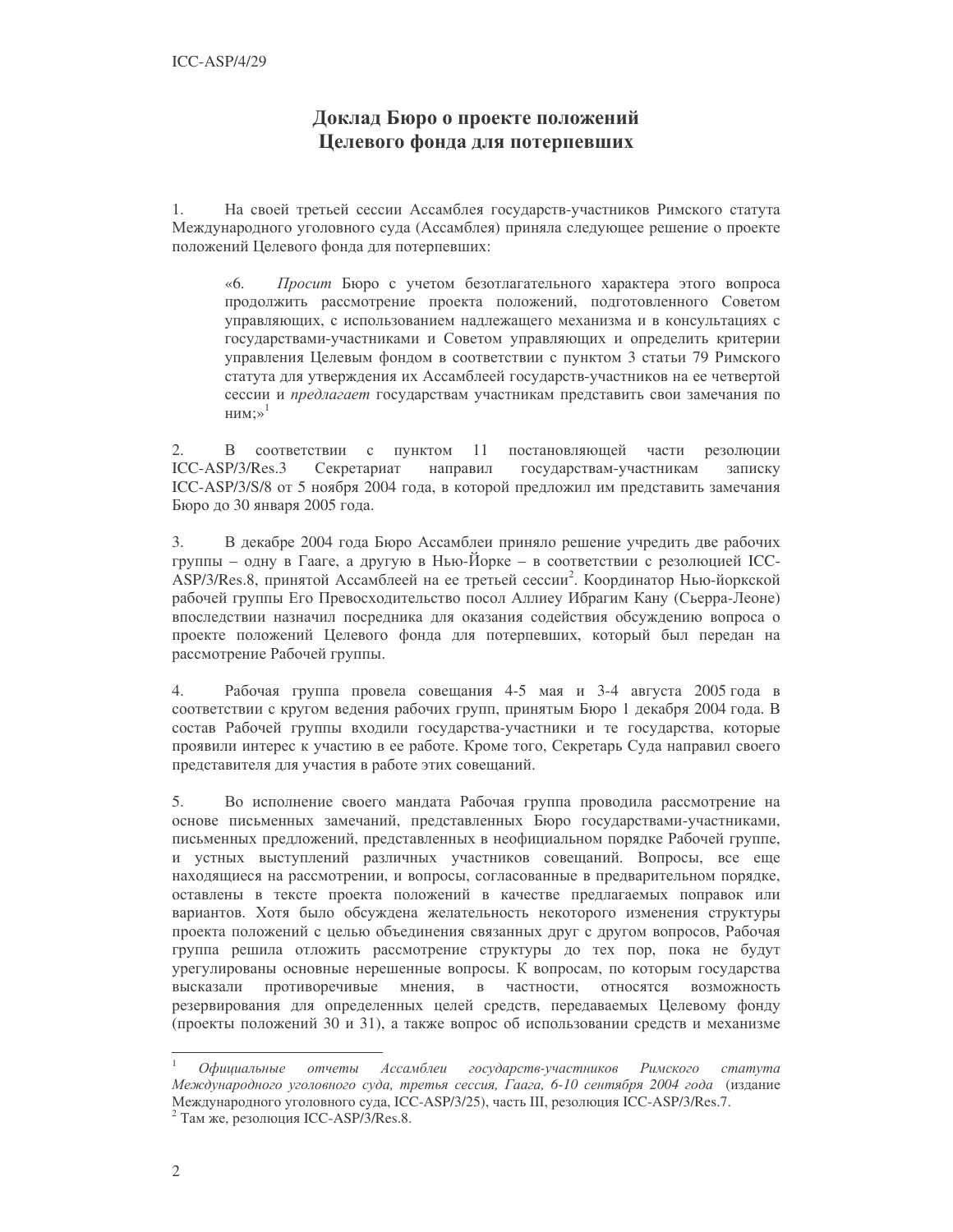задействования Целевого фонда (проекты положений 51 и 53), включая роль, которую будет поручено играть Совету директоров и Суду в этом отношении.

6. Бюро представляет настоящим текст проекта положений, полученный от посредника Нью-йоркской рабочей группы. Как указывалось ранее, проект текста содержит предлагаемые поправки и изъятия и таким образом требует значительной доработки, в частности в том, что касается его структуры и формы. Соответственно, Бюро рекомендует Ассамблее учредить рабочую группу в ходе ее четвертой сессии с целью завершить подготовку исправленного варианта проекта положений для принятия Ассамблеей. Бюро исходит из того, что делегации, заинтересованные в том, чтобы их предложения были обсуждены на четвертой сессии, представят их непосредственно Секретариату, желательно до начала сессии.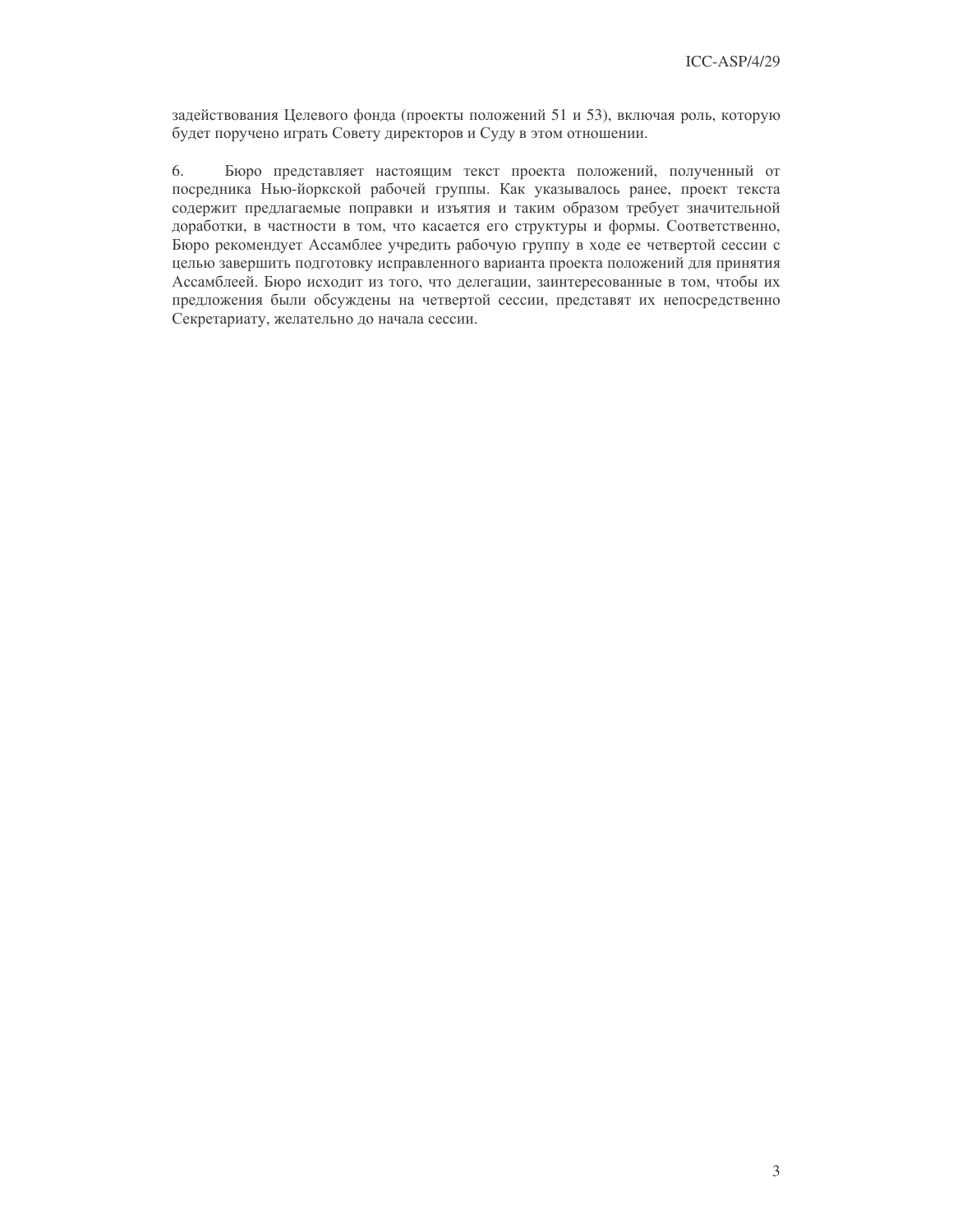## Приложение

## ПРОЕКТ ПОЛОЖЕНИЙ ЦЕЛЕВОГО ФОНДА ДЛЯ ПОТЕРПЕВШИХ

#### **ЧАСТЬ І** УПРАВЛЕНИЕ ЦЕЛЕВЫМ ФОНДОМ И НАДЗОР ЗА НИМ

#### **[ГЛАВА перед I** ЦЕЛИ

 $[\ldots, \ldots, \ldots, \ldots]$ 

## **ГЛАВА І**

#### СОВЕТ УПРАВЛЯЮШИХ

#### Раздел І

#### Выборы Председателя Совета управляющих

Председатель избирается абсолютным большинством членов Совета 1. управляющих. Председатель работает до конца своего соответствующего срока полномочий в качестве члена Совета. Он/она имеет право быть переизбранным Председателем один раз. Если Председатель сочтет необходимым отсутствовать в течение того или иного заседания или его части, он/она может назначить другого члена Совета на свое место. Если Председатель не в состоянии выполнять свои функции, то на оставшийся срок его/ее полномочий избирается новый Председатель.

2. Председатель несет ответственность за координацию работы Совета управляющих.

# Раздел II

#### Совешания

 $\overline{3}$ . Совет управляющих собирается на очередную сессию в месте пребывания Суда не менее одного раза в год.

4. Когда обстоятельства требуют этого, Совет может проводить специальные сессии, а Председатель устанавливает дату начала, продолжительность и место проведения каждой такой специальной сессии. Специальные сессии могут проводиться с личным присутствием или с помощью телефонной, веб- или видеосвязи.

5. Председатель определяет предварительную повестку дня очередных и специальных сессий Совета. Председатель может получать предложения о пунктах повестки дня от других членов Совета, Бюро Ассамблеи государств-участников, Председателя Суда, Прокурора и Секретаря. Любой пункт, предложенный для включения в повестку дня, сопровождается пояснительным меморандумом и, если это возможно, основными документами или проектом решения. Все материалы распространяются среди членов Совета заблаговременно и, по возможности, по крайней мере за месяц до проведения сессии. Предварительная повестка любой сессии представляется для рассмотрения и утверждения Совету управляющих в начале этой сессии.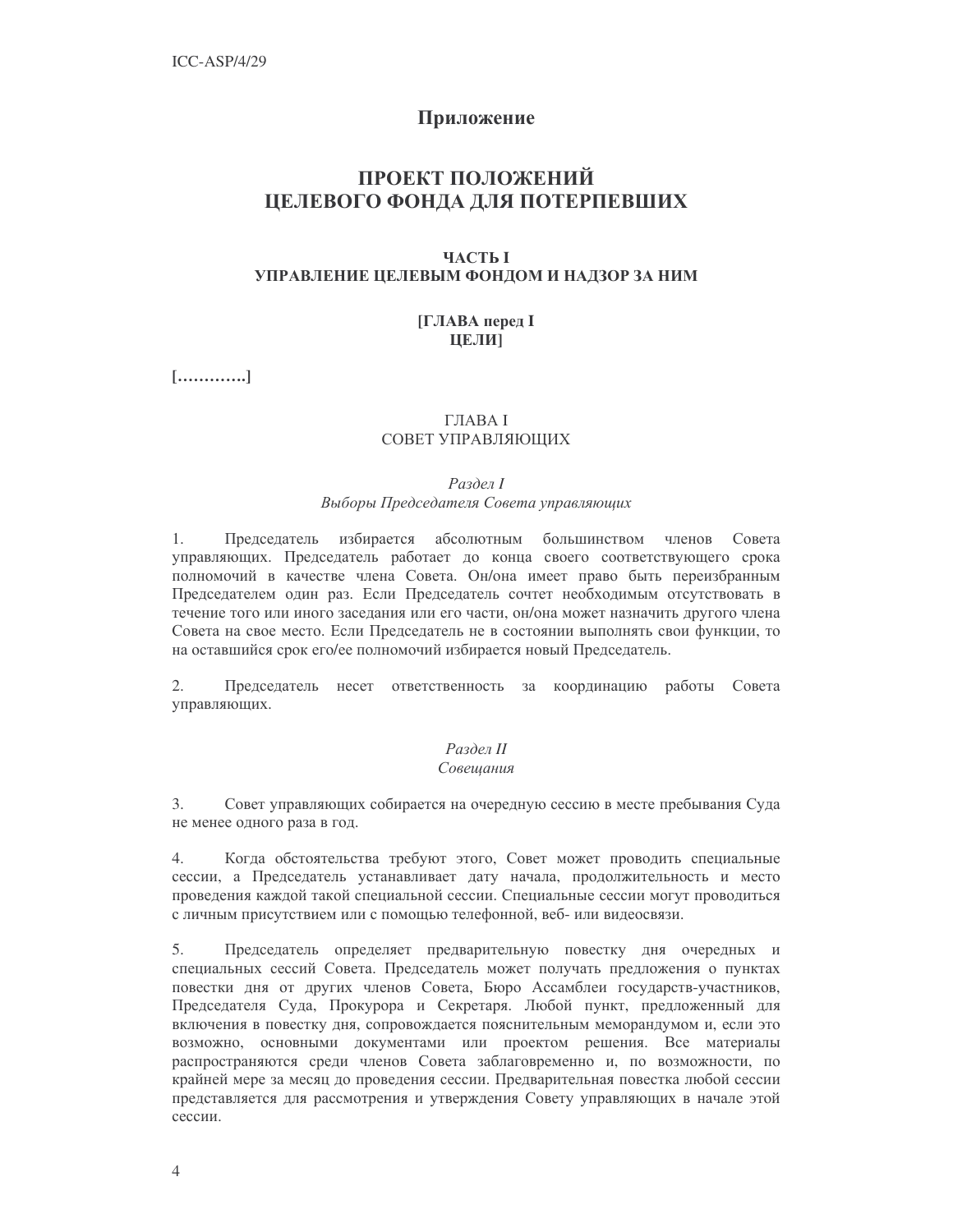6. Председатель председательствует на каждой сессии.

7. Секретарь может участвовать в сессиях Совета в качестве консультанта. На сессиях Совета могут присутствовать члены Секретариата Целевого фонда.

8. Совет управляющих может приглашать других лиц, обладающих соответствующими экспертными знаниями, в зависимости от обстоятельств, принять участие в посвящаемых конкретным вопросам сессиях Совета или выступить с устными или письменными заявлениями и представлением информации по любому рассматриваемому вопросу.

9. В качестве общего правила сессии Совета управляющих являются [открытыми] [закрытыми], если он не примет иного решения, [когда обсуждаются вопросы конфиденциального характера, включая вопросы, касающиеся обстоятельств потерпевших, и в этом случае Совет может провести закрытую сессию]. Решения и отчеты о работе Совета управляющих оглашаются с учетом требований конфиденциальности и направляются Суду и заинтересованным государствам и партнерам-исполнителям, в зависимости от обстоятельств, а также, по мере возможности, бенефициарам. По завершении совещания Совета управляющих Председатель может издать коммюнике через свой Секретариат или Секретариат Суда, в зависимости от обстоятельств.

 $10<sub>1</sub>$ Для целей настоящих Положений все участвующие члены Совета считаются присутствующими на сеансах телефонной, веб- или видеосвязи. Кроме того, для подписания документа или соглашения может использоваться электронная подпись.

Рабочими языками Совета управляющих являются английский и французский. 11. Совет может постановить, что допускается использование какого-либо другого рабочего языка Ассамблеи государств-участников, если большинство заинтересованных лиц понимают этот язык и говорят на нем и если его использование будет способствовать работе Совета.

#### Раздел III

#### Решения Совета управляющих

12. Решения Совета управляющих принимаются на очередных или специальных сессиях, проводящихся с личным присутствием или с помощью телефонной, веб-или видеосвязи.

Предпринимаются все усилия для принятия решений консенсусом. Если 13. консенсуса достичь невозможно, все решения должны получить одобрение большинства участвующих в голосовании членов, представляющих большинство членов Совета. Пять членов Совета имеют по одному голосу каждый. Для принятия какого-либо решения за него должны проголосовать большинство членов Совета.

При необходимости Председатель принимает предварительные решения 14. административного характера в межсессионный период в консультации с Секретариатом. Впоследствии Председатель представляет решение(я) Совету для одобрения в соответствии с процедурами, установленными в пункте 13 выше.

15. Совет управляющих может принимать такие дополнительные административные процедуры, которые необходимы для выполнения настоящих Положений.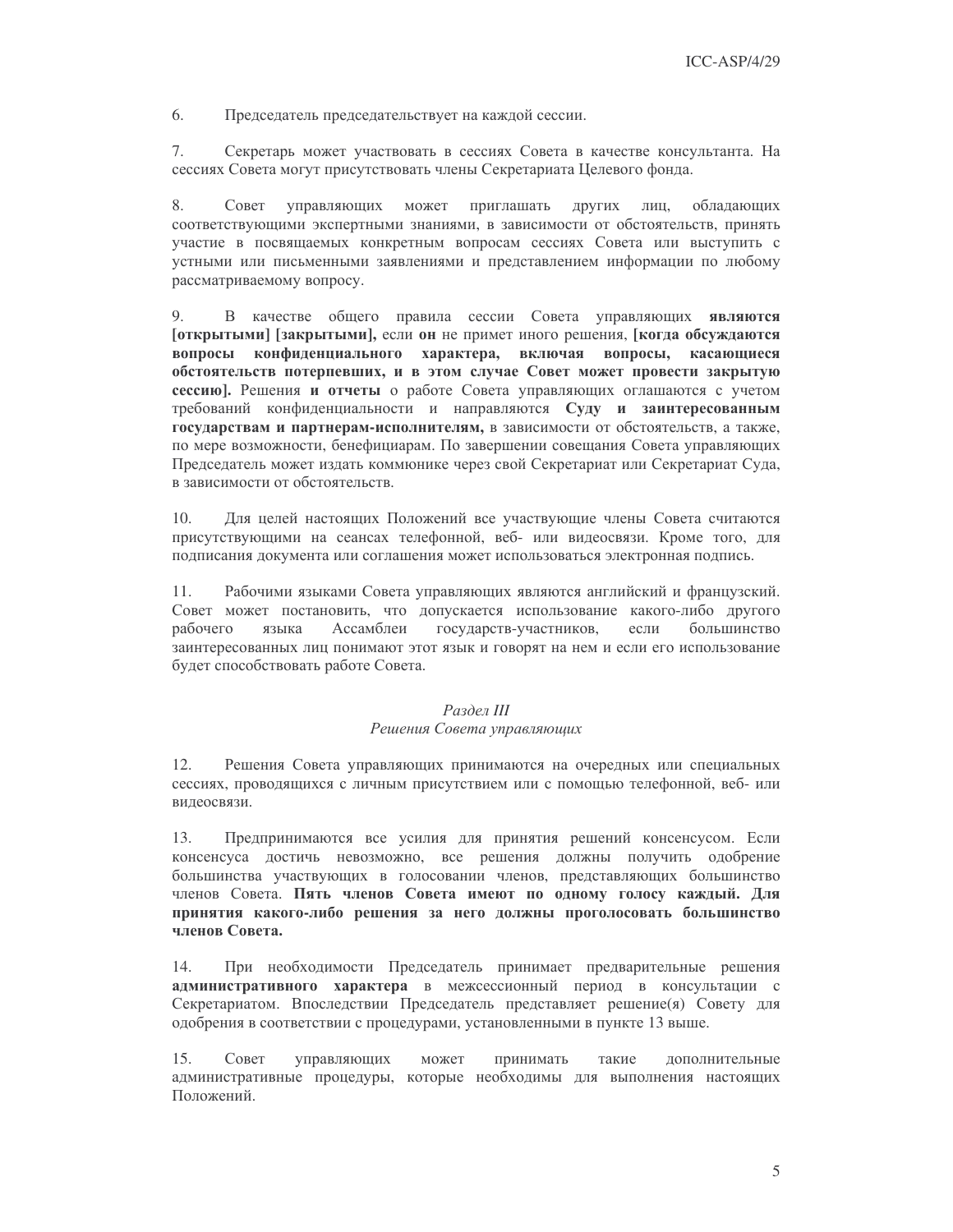#### Раздел IV Расходы Совета управляющих

 $16.$ Члены Совета управляющих выступают в своем личном качестве на безвозмездной основе.

[Расходы Совета управляющих оплачиваются из средств Суда.] [опустить 17. формулировку, касающуюся финансирования ЦФП и его Секретариата, в правилах  $17 u 22$ ]

### ГЛАВА II СЕКРЕТАРИАТ

#### Раздел І

### Место пребывания и учреждение

18. Секретариат несет ответственность за повседневное управление Целевым фондом и оказание той помощи, которая необходима для надлежащего функционирования Совета при выполнении его задач, включая подготовку проектов повесток дня совещаний Совета.

Секретариат создается в соответствии с пунктом 6 приложения к резолюции 19. Ассамблеи государств-участников, касающейся учреждения фонда в интересах потерпевших, подпадающих под юрисдикцию Суда, определенных в правиле 85 и, в елучае физических лиц, их семей. (текст заменить ссылкой на резолюцию ICC/ASP/3/Res.7, в которой содержится решение о создании Секретариата ЦФП. Таким образом, положения 18 и 19 следует объединить.)

#### Раздел II

Представление докладов Секретариатом

 $20.$ Секретариат представляет периодические доклады Совету о своей деятельности.

21. [С учетом независимости Секретариата] он консультируется с Секретарем по всем административным и правовым вопросам, по которым он получил помощь со стороны Секретариата Суда.

#### Раздел III

#### Расходы Секретариата

22. [Основные расходы Секретариата покрываются Судом. Если Ассамблея государств-участников примет решение о создании дополнительных должностей, включая назначение Директора-исполнителя, то Ассамблея государств-участников может рассмотреть вопрос об отнесении расходов на покрытие этих дополнительных должностей за счет поступивших в Целевой фонд добровольных взносов. - см. примечание в конце правила 17]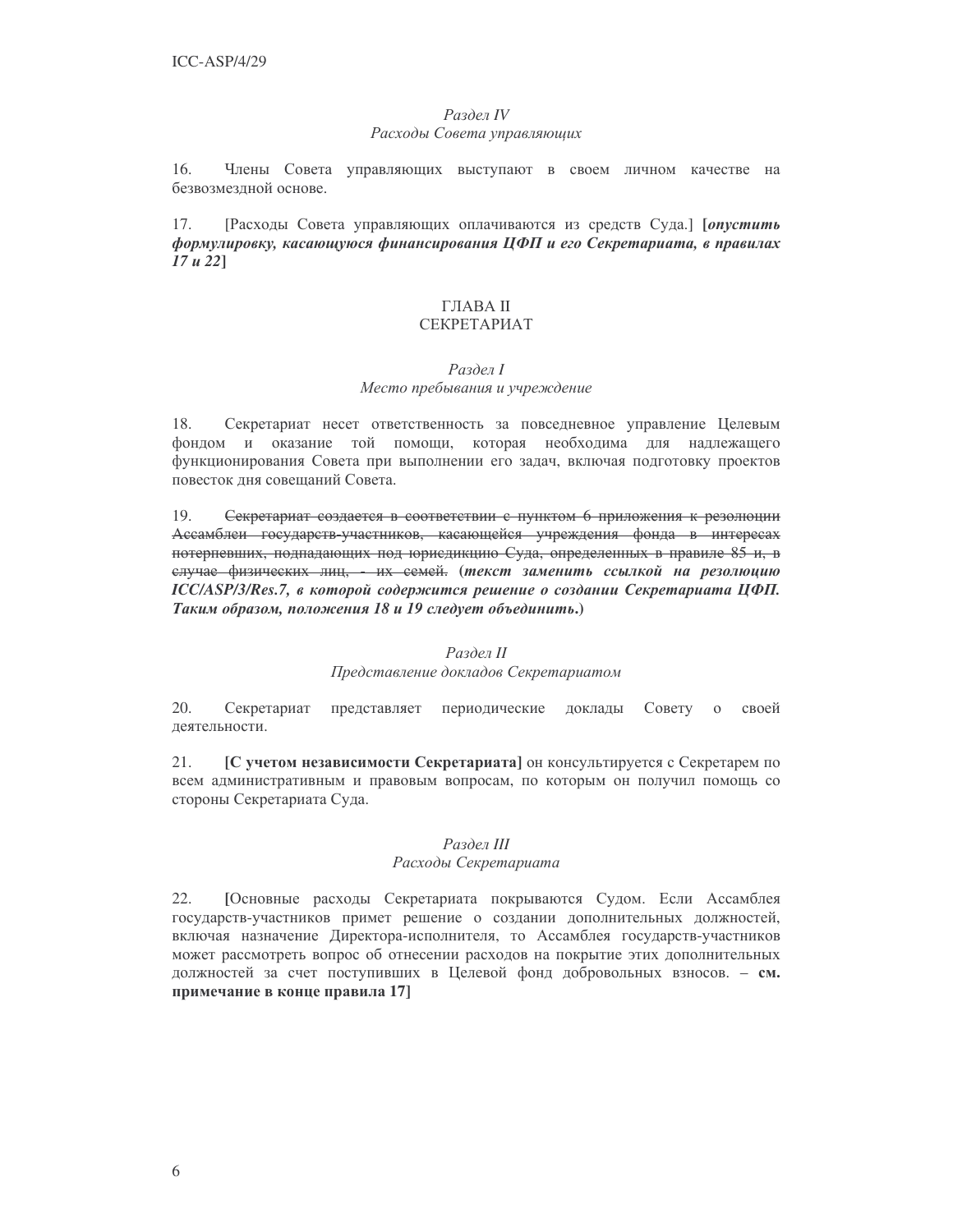#### ЧАСТЬ П **ПОЛУЧЕНИЕ СРЕДСТВ**

#### **THABAI** ПЕРВИЧНЫЕ СООБРАЖЕНИЯ

23. С использованием целого ряда средств Совет управляющих обеспечивает информированность о Целевом фонде и тяжелом положении потерпевших от преступлений, подпадающих под юрисдикцию Суда, определенных в правиле 85 Правил процедуры и доказывания, и, в случае физических лиц, - положении их семей.

- 24. Целевой фонд финансируется за счет:
	- $[a]$ добровольных взносов правительств, международных организаций, корпораций других частных лиц,  $\,$  M субъектов согласно соответствующим критериям, принятым Ассамблеей государствучастников;
	- $b)$ денежных средств и другого имущества, изъятых посредством штрафов или конфискации и переданных в Целевой фонд по распоряжению Суда на основании пункта 2 статьи 79 Римского статута («Статут»);
	- $\mathcal{C}$ ) средств, взысканных в порядке возмещения ущерба по распоряжению Суда на основании правила 98 Правил процедуры и доказывания;
	- $\mathrm{d}$ таких средств, за исключением начисленных взносов, которые Ассамблея государств-участников может решить выделить Целевому фонду.] [настоящее правило должно быть сформулировано с использованием формулировок Римского статута и ППД

#### ГЛАВА II

#### ДОБРОВОЛЬНЫЕ ВЗНОСЫ

 $25$ Совет в рамках своего ежегодного доклада Ассамблее государств-участников о мероприятиях и проектах Целевого фонда представляет ежегодное обращение с призывом о внесении добровольных взносов в Целевой фонд.

Совет при поддержке Секретариата устанавливает контакт с правительствами, 26. международными организациями, частными лицами, корпорациями и другими субъектами в целях привлечения добровольных взносов в Целевой фонд.

27. Совет принимает руководящие принципы о путях привлечения финансовых взносов от частных учреждений.

28. Целевой фонд получает все добровольные взносы из источников, перечисленных в пункте 2(а) резолюции 6, и регистрирует источники и полученные суммы средств.

29. Совет учреждает механизмы, способствующие проверке источников средств, полученных Целевым фондом.

- 30. Целевой фонд отклоняет добровольные взносы
	- $[a]$ считающиеся тем или иным образом несовместимыми с целями и деятельностью Целевого фонда;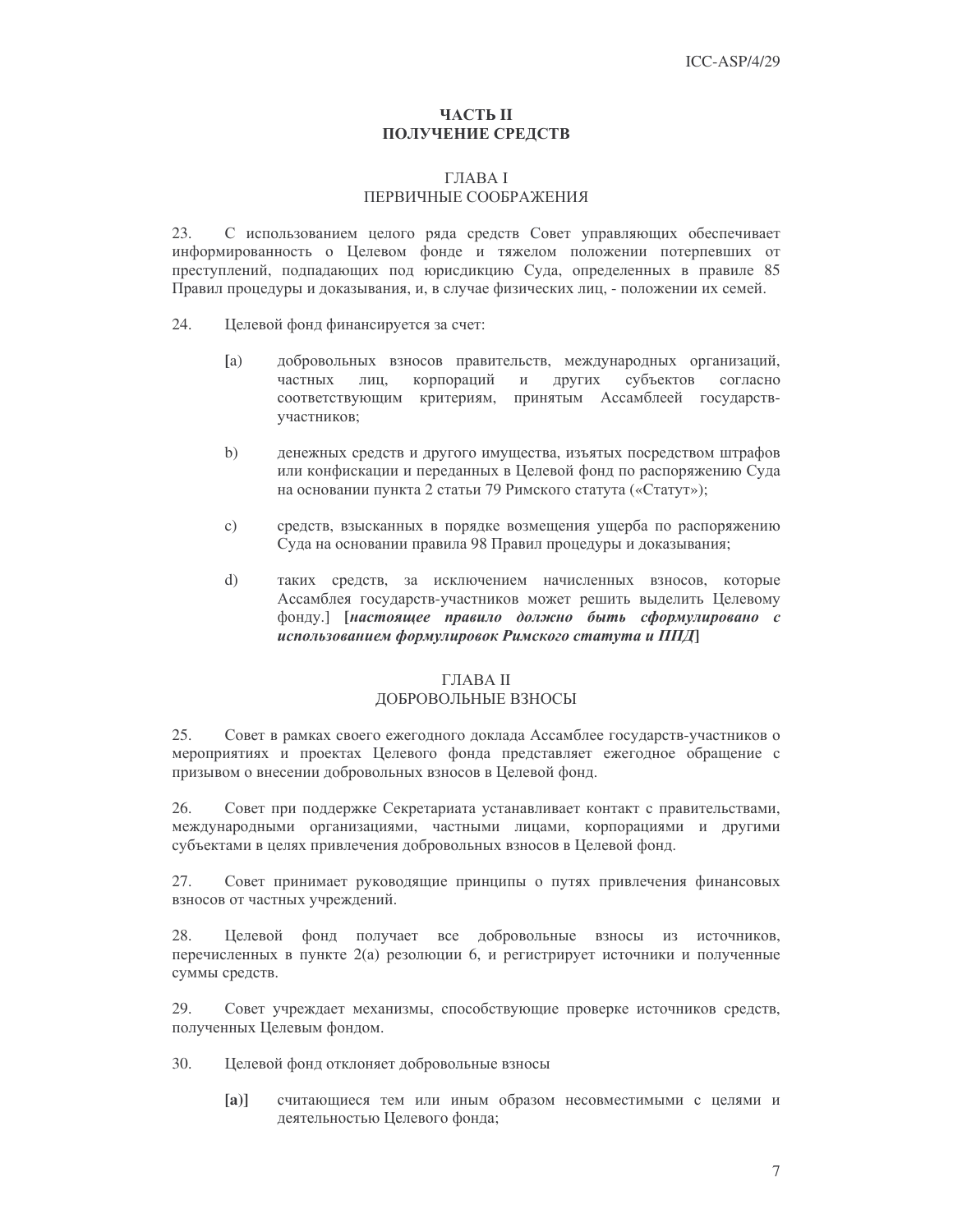$[b]$ считающиеся зарезервированными для определенных целей таким образом, который является несовместимым с правилом 31. Прежде чем отклонить такой взнос Целевой фонд/Совет управляющих может просить донора принять решение о снятии оговорки в отношении целевого резервирования взноса или изменить его приемлемым образом.]

#### (В случае внесения поправки правило 30 должно идти после правила 31)

31. Добровольные взносы могут <del>частично</del> резервироваться донором [для деятельности или проекта Целевого фонда], если в соответствии с просьбой донора соответствующие ассигнования

- $[a]$ приносят пользу потерпевшим, определенным в правиле 85 Правил процедуры и доказывания, и, когда речь идет о физических лицах, - их семьям;
- $[b]$ не являются дискриминационными по признаку расы, цвета кожи, пола, языка, религии, политических или других убеждений, национального, этнического или другого происхождения, имущественного положения, рождения или другого статуса; и
- $\mathbf{c}$ не ведут к явно несправедливому распределению имеющихся средств между различными группами потерпевших.]

 $32.$ В случае, когда добровольный взнос резервируется для определенной цели, но эта цель не может быть достигнута, Совет с согласия донора помещает этот взнос на свой Общий счет.

33. Совет регулярно проводит обзор характера и объема добровольных взносов для обеспечения того, чтобы такие ассигнования не привели к явно несправедливому распределению имеющихся средств и имущества среди различных групп потерпевших. Для достижения этого Совет может принимать конкретные меры, позволяющие более справедливо распределять средства среди групп потерпевших.

#### **ГЛАВА III**

#### ДЕНЕЖНЫЕ СРЕДСТВА И ДРУГОЕ ИМУЩЕСТВО, ИЗЪЯТЫЕ ПОСРЕДСТВОМ ШТРАФОВ ИЛИ КОНФИСКАЦИИ

34. Совет управляющих по просьбе Палаты в соответствии с правилом 148 Правил процедуры и доказывания представляет письменные или устные соображения о передаче штрафов или конфискованного имущества в Целевой фонд.

35. Совет по просьбе Президиума представляет письменные или устные соображения о распоряжении имуществом или активами или об их распределении в соответствии с правилом 221 Правил процедуры и доказывания.

 $36<sup>°</sup>$ Совет производит оприходование всех денежных средств и другого имущества, ИЗЪЯТЫХ посредством штрафов или конфискации, которые передаются по распоряжению Суда в Целевой фонд.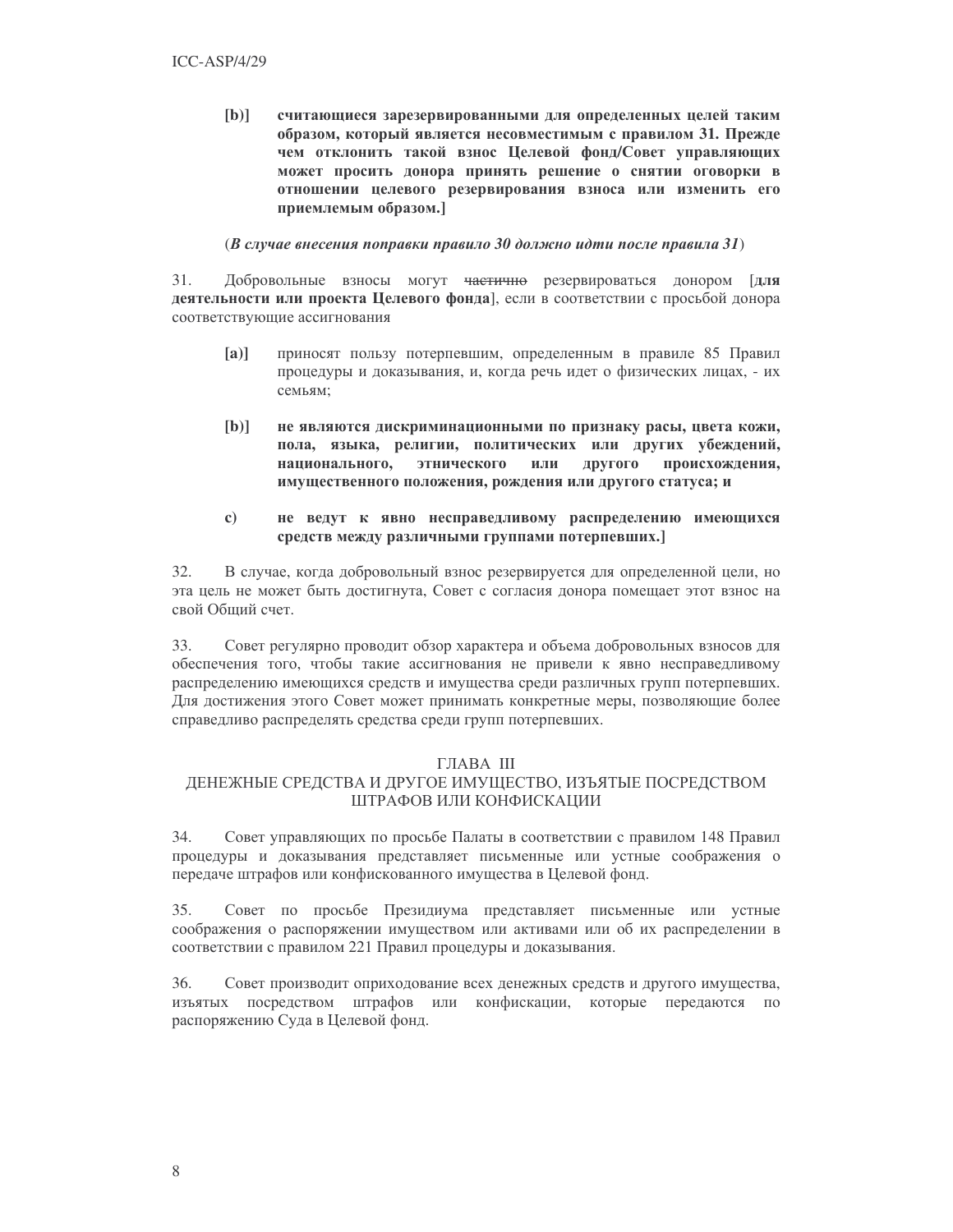#### **ГЛАВА IV**

## СРЕДСТВА, ВЗЫСКАННЫЕ В ПОРЯДКЕ ВОЗМЕЩЕНИЯ УЩЕРБА

Целевой фонд производит оприходование средств, взысканных в порядке 37. возмещения ущерба, и проводит такие средства отдельно от остающихся средств Целевого фонда в соответствии с правилом 98 Правил процедуры и доказывания. Он регистрирует источники и полученные суммы вместе с любыми условиями, содержащимися в распоряжении Суда относительно использования средств.

## ГЛАВА V

## РЕСУРСЫ, ПРЕДОСТАВЛЯЕМЫЕ АССАМБЛЕЕЙ ГОСУДАРСТВ-УЧАСТНИКОВ

38. В своем ежегодном докладе Ассамблее Совет управляющих может делать предложения о финансовых и других взносах, не считая начисленных взносов, которые Ассамблея государств-участников может предоставить Целевому фонду.

39. Если Ассамблея государств-участников не поставила каких-либо условий относительно использования финансовых или других взносов, не считая начисленных взносов, то Целевой фонд может размещать эти взносы на своем Общем счете в интересах потерпевших, определенных в правиле 85 Правил процедуры и доказывания, и, в случае физических лиц, - в интересах их семей.

### **ГЛАВА VI**

### ОПЕРАТИВНЫЕ ВОПРОСЫ В ОТНОШЕНИИ ПОЛУЧЕНИЯ СРЕДСТВ

40. Банковский(ие) счет(а) Целевого фонда открывае(ю) тся в соответствии с правилом 108(1) Финансовых положений и правил.

41. Система учета Целевого фонда должна позволять раздельно проводить средства для облегчения оприходования целевых взносов, денежных средств и другого имущества, изъятых посредством штрафов или конфискации, которые передаются Судом, в тех случаях, когда Суд выдвигает условия в отношении конкретного использования, или средств, взысканных в порядке возмещения ущерба.

42. Создается компьютерная система отслеживания, с тем чтобы иметь возможность отслеживать, в частности:

- a) источники средств, полученных в соответствии с пунктом 2 резолюции 6, включая название и фамилию донора, место, регион, дату и сумму взносов;
- $b)$ все просьбы в отношении целевых взносов, в том числе о характере просьбы, а также то, в отношении чего было конечном счете достигнуто согласие и что было получено:
- $\mathbf{c})$ все полученные объявленные взносы, дату и характер объявленного взноса, любые последующие меры Суда и дату фактического получения средств;
- d) разделение средств в рамках Целевого фонда на основе категорий ограничений в использовании и на основе существующих в данное время ограничений;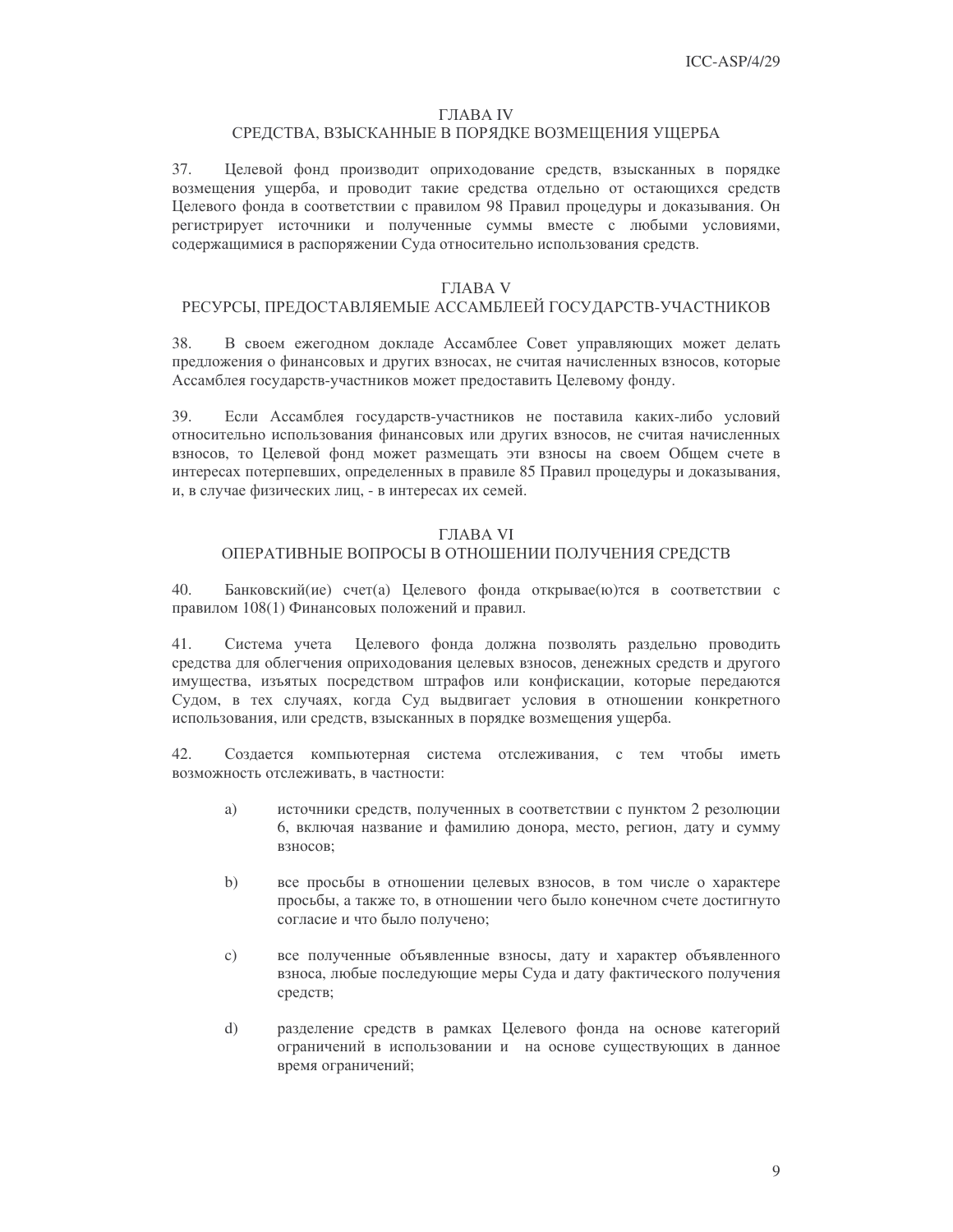- $e)$ все средства, выделенные Целевым фондом, с указанием источника финансирования, характера выделения и бенефициара(ов);
- $f$ ) получение бенефициарами всех выделенных ресурсов с указанием даты выделения, даты получения бенефициаром, когда это представляется возможным, или даты платежа донором;
- всех ресурсов, выделенных в качестве безвозмездных субсидий g) организациям. Программа, являющаяся отдельной, но связанной с основной системой, будет вести мониторинг следующей информации с разбивкой  $\Pi0$ получателям безвозмездных субсидий: группа бенефициаров, объект безвозмездной субсидии, сумма безвозмездной субсидии, обязательства по договору о безвозмездной субсидии, сроки представления отчетности, проверка завершения работы и достижения результатов.

43. Секретариат производит оприходование средств, которые Ассамблея государств-участников может решить выделить Целевому фонду. Он регистрирует источники и объемы полученных сумм вместе с любыми содержащимися условиями в отношении использования средств.

Совет управляющих информирует Суд о любых трудностях или задержках в 44. получении средств.

## **ЧАСТЬ Ш** МЕРОПРИЯТИЯ И ПРОЕКТЫ ЦЕЛЕВОГО ФОНДА

### **ГЛАВА I** ИСПОЛЬЗОВАНИЕ СРЕДСТВ

#### Раздел І Бенефициары

45. Средства Целевого фонда используются в интересах жертв преступлений, подпадающих под юрисдикцию Суда, определенных в правиле 85 Правил процедур и доказывания, а когда речь идет о физических лицах - их семей [, независимо от участия потерпевшего в разбирательстве в Суде или свидетельских показаний, данных им Суду].

#### Раздел II

#### Средства, изъятые посредством штрафов или конфискации, и средства, взысканные в порядке возмешения ушерба

46 Когда средства, изъятые посредством штрафов или конфискации, или средства, взысканные в порядке возмещения ущерба, передаются в Целевой фонд в соответствии с пунктом 2 статьи 75 или пунктом 2 статьи 79 Статута, либо подпунктами 2-4 правила 98 Правил процедуры и доказывания Совет управляющих принимает решение об использовании таких средств в соответствии с любыми содержащимися в соответствующих распоряжениях условиями или инструкциями, в частности, в отношении круга бенефициаров и характера и суммы возмещения(й).

47. Если распоряжения не сопровождаются дополнительными условиями или инструкциями, Совет управляющих может принять решение об использовании таких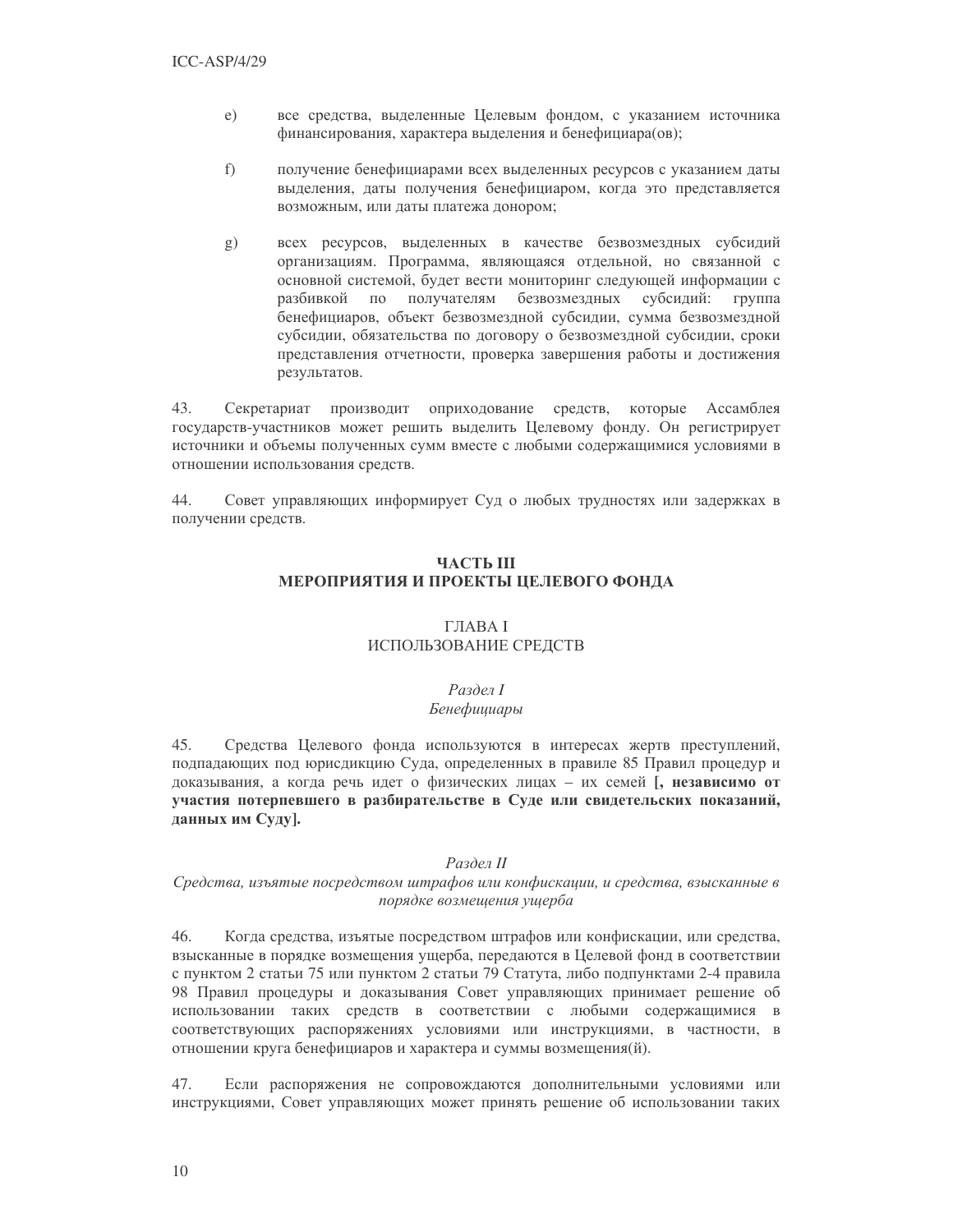ресурсов в соответствии с правилом 98 Правил процедуры и доказывания с учетом любых соответствующих решений, принятых Судом по рассматриваемому делу, и в частности решений, принятых в соответствии с пунктом 1 статьи 75 Статута и правилом 97 Правил процедуры и доказывания.

48. Совет управляющих может запрашивать дополнительные инструкции у соответствующей Палаты относительно выполнения ее распоряжений.

49 Суммы, взыскиваемые в порядке возмещения ущерба, могут использоваться только в интересах потерпевших, определенных в правиле 85 Правил процедуры и доказывания, и, в случае физических лиц, - в интересах их семей, непосредственно или косвенно пострадавших от преступлений, совершенных осужденным лицом.

#### Раздел III Другие ресурсы Целевого фонда

 $50<sup>°</sup>$ Для целей настоящих положений термин «другие ресурсы Целевого фонда», упомянутый в пункте 5 правила 98 Правил процедуры и доказывания, касается ресурсов, не считая тех, которые были взысканы в порядке возмещения ущерба или изъяты посредством штрафов и конфискации.

51. Другие ресурсы Целевого фонда используются в интересах потерпевших от преступлений, определенных в правиле 85 Правил процедуры и доказывания, и, в случае физических лиц, - в интересах их семей, пострадавших от физического, психологического и/или материального ущерба в результате этих преступлений:

- a) Для дополнения ресурсов, взысканных в порядке возмещения ущерба, когда Суд выносит постановление непосредственно по отношению к осужденному в соответствии с пунктом 2 статьи 75 Статута и положениями 1-4 правила 98 Правил процедуры и доказывания.
- $b)$ [Альтернатива 1: для обеспечения физической или психологической реабилитации или оказания материальной поддержки в тех случаях, когда Палата предварительного производства даст санкцию на начало расследования в соответствии с пунктом 3 статьи 15 и статьей 53 Статута, или в тех случаях, когда ситуация передается Прокурору государством-участником или Советом Безопасности, и Прокурор принимает решение начать расследование в соответствии со статьей 53 Статута. Совет управляющих будет принимать решение о применимости этого положения.]

[Альтернатива 2: для обеспечения {возмещения, включая} физической или психологической реабилитации или материальной поддержки, когда Палата предварительного производства выдает по заявлению Прокурора и в соответствии со статьей 58 Статута ордер на арест лица, которое как считается, исходя из веских оснований, совершило преступление, подпадающее под юрисдикцию Суда.]

[Альтернатива 3: в ней воспроизводятся формулировки правила 53, альтернативы  $3$ ]

[Альтернатива 4: опустить]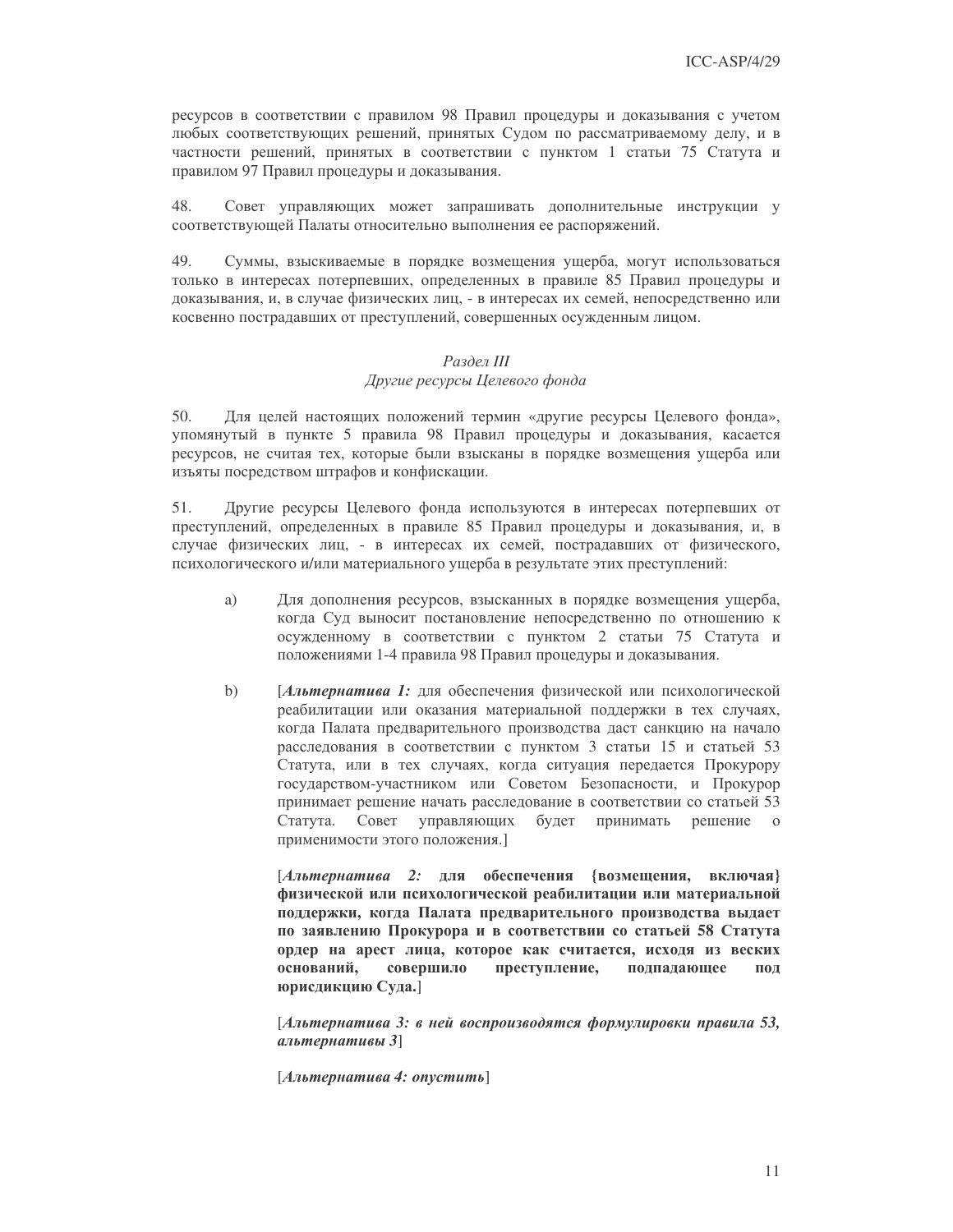$\mathcal{C}$ ) [Для обеспечения физической или психологической реабилитации или оказания материальной поддержки в исключительных обстоятельствах, когда Суд не ведет расследование или уголовное преследование в отношении ситуации или дела, поскольку оно расследуется или расследовалось либо в отношении него было возбуждено или возбуждено в настоящее время уголовное преследование государством, которое обладает в отношении него юрисдикцией в соответствии со статьей 17 Статута, или когда ситуация или дело не расследуется или в отношении него не возбуждено уголовное преследование по причинам, описанным в пунктах 1 (с) или 2 (с) статьи 53. Совет управляющих будет обращаться с запросом к Палате предварительного производства об определении применимости этого положения с учетом положения потерпевших и существования (или отсутствия) национальных или международных программ в интересах потерпевших и членов их семей.] [опустить]

#### ГЛАВА II

## ОСУЩЕСТВЛЕНИЕ МЕРОПРИЯТИЙ И ПРОЕКТОВ ЦЕЛЕВОГО ФОНДА

#### Раздел І

#### Общие принципы

 $\mathbf{I} \mathbf{x}$ . Если Суд не примет иного решения и в тех случаях, когда используются иные средства, чем те, которые были получены в виде сумм, выплаченных в порядке компенсации, штрафов и в результате конфискационных мер, Целевой фонд как правило обеспечивает компенсацию на коллективной основе путем единовременных выплат.

52. Совет управляющих принимает меры, определенные в настоящей главе, только тогда, когда считается, что Целевой фонд задействуется в соответствии с пунктом 53.

53. Для целей настоящих положений считается, что Целевой фонд задействуется в следующих случаях:

#### По распоряжению Суда  $a)$

Когда Суд отдаст распоряжение о взыскании сумм в порядке возмещения с осужденного лица и распорядится, чтобы сумма возмещения была перечислена в Целевой фонд или проведена через него в соответствии с пунктами 2-4 правила 98 Правил процедуры и доказывания.

 $b)$ [Альтернатива 1: при возбуждении расследования Прокурором, на соответствующая Палаты которое получена санкиия предварительного производства

Когда Палата предварительного производства даст санкцию на начало расследования в соответствии с пунктом 3 статьи 15 и статьей 53 Статута или когда ситуация передана Прокурору государством-участником или Советом Безопасности, действующим в соответствии с главой VII Устава Организации Объединенных Наций, и Прокурор примет решение о начале расследования в соответствии со статьей 53 Статута. Совет управляющих будет определять вопрос о применимости этого положения.]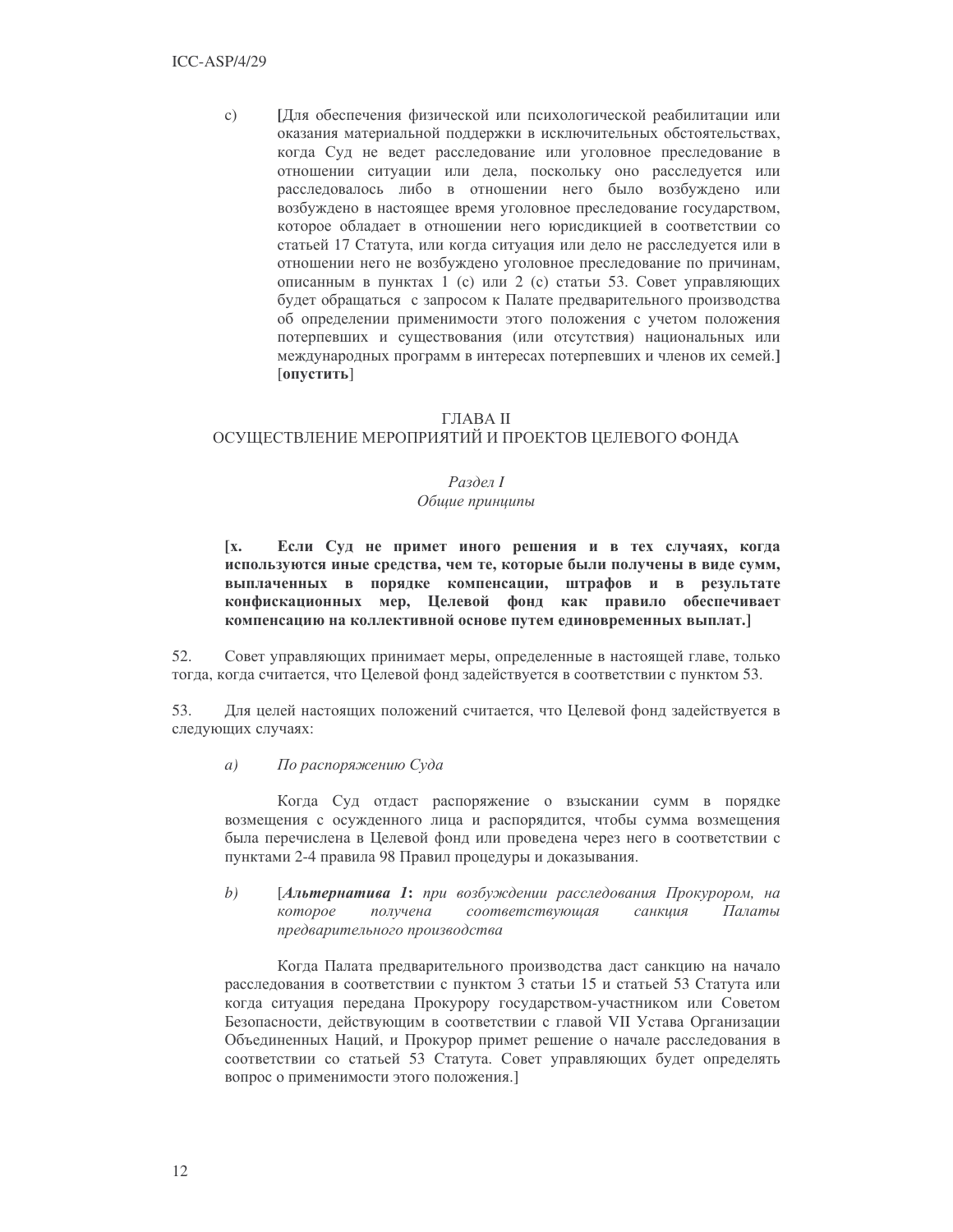$b)$ [Альтернатива 2: путем выдачи ордера на арест в соответствии со статьей 58 Статута

Если в любое время после начала расследования Палата предварительного производства выдает по заявлению Прокурора и в соответствии со статьей 58 Статута ордер на арест лица, который как считается, учитывая весомые обстоятельства, совершил преступление, подпадающее под юрисдикцию Суда, то Совет определяет применимость этого положения.]

 $b)$ [Альтернатива  $3:$  $n<sub>0</sub>$ окончательному решению mpex Апелляционных палат опротестования относительно приемлемости или юрисдикции в соответствии со статьей 82 Cmamyma

При исключительных обстоятельствах, когда

- $i)$ Апелляционная палата выносит окончательное решение по обжалованию в соответствии со статьей 82 Статута любого опротестования приемлемости или юрисдикции  $\mathbf{B}$ соответствии со статьями 18 и 19;
- $\mathbf{ii}$ такая конфискация не будет предрешать любого вопроса, который решается Судебной палатой, или нарушать принцип презумпции невиновности согласно статье 66; и
- iii) конфискация Целевым фондом представляет собой единственную возможность обеспечения физической или психологической реабилитации или материальной поддержки в интересах потерпевших и членов их семей.

Апелляционная палата будет определять приемлемость этого положения с учетом представлений Совета управляющих и других заинтересованных сторон.]

#### $b)$  $[Альтернатива 4: опустumb]$

#### $c)$ [По решению Палаты предварительного производства

В исключительных случаях, когда ситуация или дело не расследуется или в отношении него не возбуждено уголовное преследование Судом из-за того, что оно расследуется или расследовано или в отношении него возбуждено или было возбуждено уголовное преследование государством, которое обладает юрисдикцией в отношении него в соответствии со статьей 17 Статута, или когда ситуация или дело не расследуется или в отношении него не возбуждено уголовное преследование по причинам, указанным в пункте 1(с) или 2(с) статьи 53, Совет управляющих будет обращаться с запросом к Палате предварительного производства об определении применимости этого положения с учетом положения потерпевших и существования [или отсутствия] национальных или международных программ в интересах потерпевших и членов их семей.] [опустить]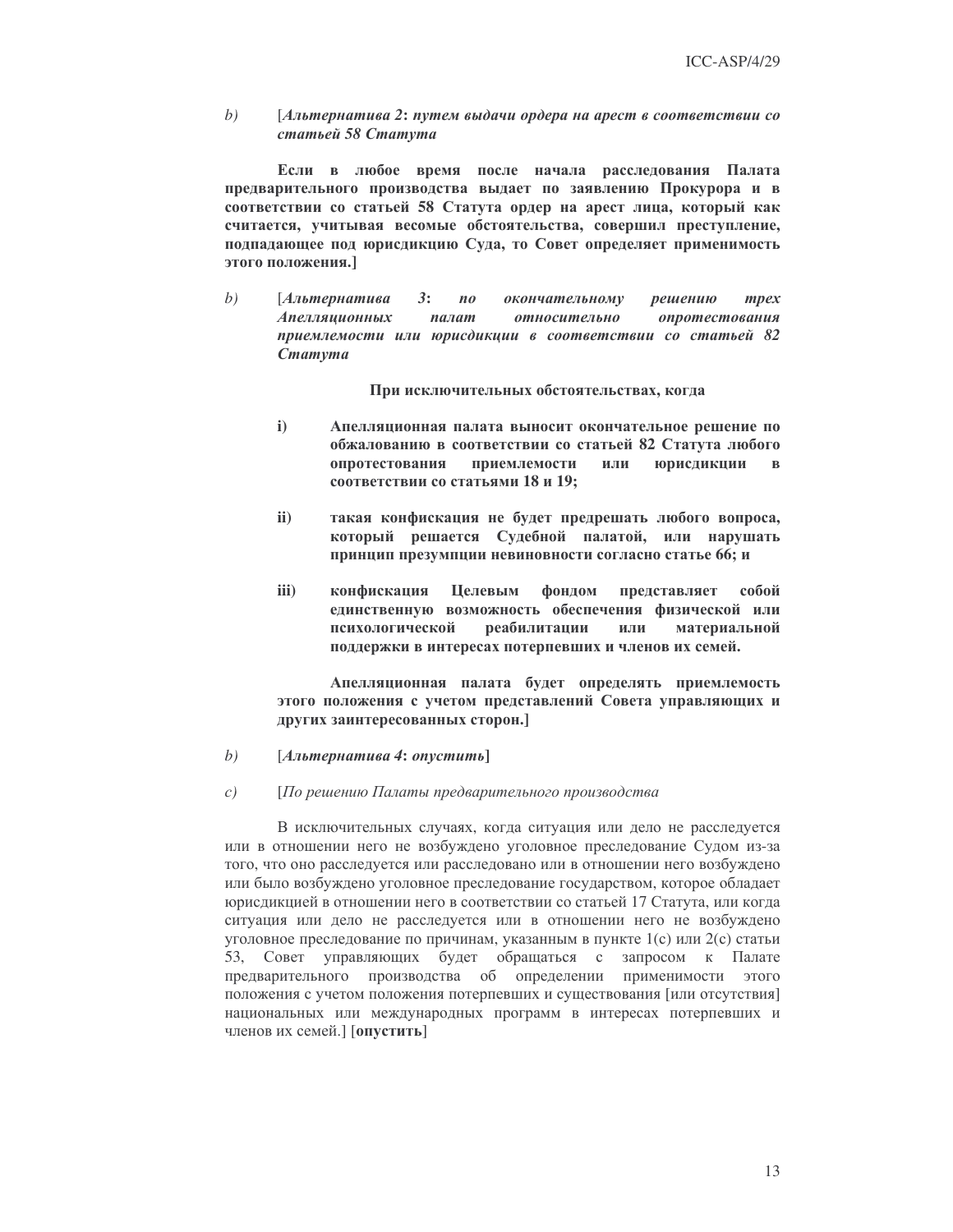#### Раздел II

## Информационно-просветительская деятельность

54. После того, как Целевой фонд задействован в соответствии с пунктом 53, Председатель Совета управляющих может издать коммюнике через свой Секретариат или Секретариат Суда, в зависимости от обстоятельств.

 $55.$ В коммюнике могут приводиться основания для его мероприятий и проектов в соответствии с пунктом 53 и может, при необходимости, приводиться дополнительная информация. Коммюнике может сопровождаться призывом о внесении добровольных взносов.

56. Совет может заниматься любой информационноуправляющих просветительской деятельностью и проведением информационных кампаний по своему усмотрению для цели сбора добровольных взносов. Совет управляющих может обращаться с запросом к Секретарю об оказании помощи в данном вопросе.

## ГРаздел III

Случаи, когда мероприятия и проекты Целевого фонда инициированы решением Суда

## Примечание: разделы III и IV будут пересмотрены в свете обсуждения правил 51 и 53

Когда Суд отдает распоряжение о перечислении в Целевой фонд или 57. проведении через Целевой фонд суммы, взыскиваемой в порядке возмещения с осужденного лица, в соответствии с пунктами 2-4 правила 98 Правил процедуры и доказывания, Секретариат готовит проект плана выполнения распоряжения Суда для утверждения Советом управляющих.

Совет 58. управляющих может консультироваться  $\mathbf{C}$ потерпевшими, определенными в правиле 85 Правил процедуры и доказывания, и в случае физических лиц - с их семьями, а также их юридическими представителями, и может консультироваться с любым компетентным экспертом или организацией экспертов в подготовке проекта плана исполнения.

59. В зависимости от распоряжения Суда Целевой фонд принимает при определении характера и/или объема сумм возмещения ущерба следующие факторы, в частности: характер преступлений, особые увечья, нанесенные потерпевшим, и характер доказательств в обоснование того, что такие увечья были нанесены, а также размеры и место нахождения группы бенефициаров.

60. Совет управляющих определяет вопрос о том, дополнить ли средства, взысканные в порядке возмещения, «другими ресурсами Целевого фонда», и предоставляет Суду соответствующие рекомендации.

61. Целевой фонд представляет соответствующей Палате через Секретаря проект плана исполнения для утверждения и консультируется, в случае необходимости, с соответствующей Палатой по любым вопросам, возникающим в связи с производством выплаты взысканной суммы.

62. Целевой фонд предоставляет соответствующей Палате обновленную информацию о ходе выплаты взысканной суммы в соответствии с распоряжением Палаты. В конце периода исполнения Целевой фонд представляет соответствующей Палате заключительное подробное описание и финансовый доклад.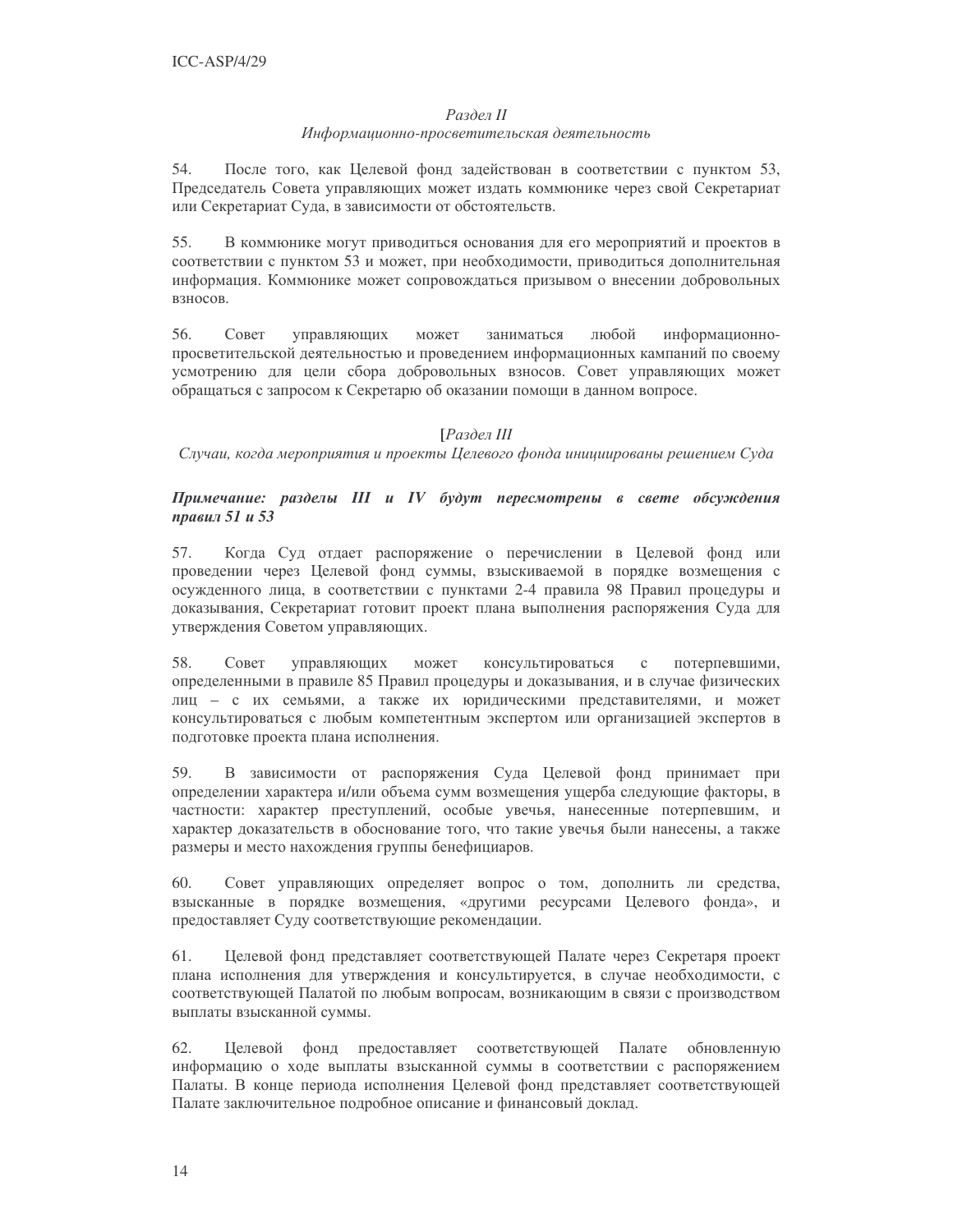#### Раздел IV

#### Случаи, когда мероприятия и проекты Целевого фонда инициированы началом расследования или решением Палаты предварительного производства

63. Совет управляющих может использовать другие ресурсы Целевого фонда в интересах потерпевших, определенных в правиле 85 Правил процедуры и доказывания, и в случае физических лиц в интересах их семей с момента инициирования мероприятий и проектов Целевого фонда началом расследования Прокурором (с соответствующей санкции Палаты предварительного производства) или, исключительных обстоятельствах, решением Палаты предварительного производства по просьбе Совета управляющих.

64. Совет консультироваться управляющих может  $\rm{c}$ потерпевшими, определенными в правиле 85 Правил процедуры и доказывания, и в случае физических лиц - их семьями, а также их юридическими представителями, и может консультироваться с любым компетентным экспертом или организацией экспертов по положению возможно затрагиваемых потенциальных бенефициаров и по практическим вопросам связи с ними и оказания им помощи, а также по любому предлагаемому плану выделения средств.

65. Совет управляющих определяет приоритетность мероприятий и областей по проектам с учетом имеющихся ресурсов, а также принимая во внимание, что выделение средств не должно привести к явно несправедливому распределению имеющихся средств и имущества среди различных групп потерпевших. Целевой фонд может запрашивать предложения международных или национальных организаций, которые конкретно занимаются перечисленными приоритетными мероприятиями и областями по проектам.]

#### ГЛАВА III

#### ИНДИВИДУАЛЬНЫЕ ВЫПЛАТЫ СУММ ВОЗМЕЩЕНИЯ ЖЕРТВАМ В СООТВЕТСТВИИ С ПРАВИЛОМ 98(2)

#### Раздел І

#### Случаи, когда Суд определяет каждого бенефициара

В тех случаях, когда Суд отдает распоряжение о перечислении суммы, 66. взысканной в порядке возмещения с осужденного лица, в Целевой фонд в соответствии с пунктом 2 правила 98 Правил процедуры и доказывания, в проекте плана исполнения указываются фамилии и место нахождения потерпевших, к которым относится выплачиваемая сумма, когда они известны (и при обеспечении конфиденциальности), любые процедуры, которые Целевой фонд намерен использовать для сбора нелостающих леталей, и метолы выплаты.

#### Раздел II Случаи, когда Суд не в состоянии определить бенефициаров

67. В случаях, когда фамилии и/или место нахождения потерпевших не известны или когда количество потерпевших является таким, что Секретариату невозможно или практически нецелесообразно определить это с точностью, Секретариат устанавливает все соответствующие демографические/статистические данные о группе потерпевших в соответствии с распоряжением Суда и приводит список вариантов определения любых недостающих деталей для одобрения Советом управляющих.

68. Такие варианты могут включать: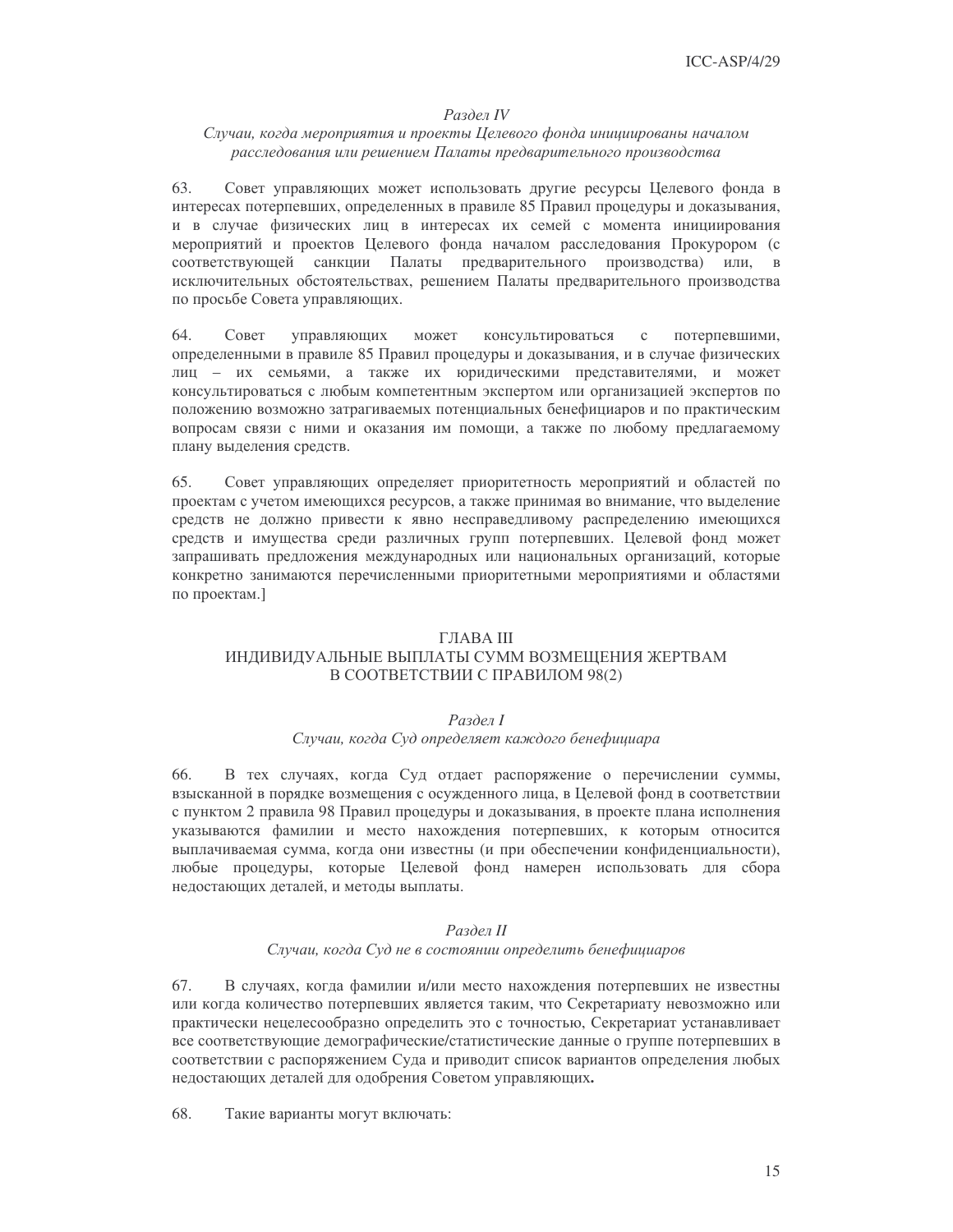- a) Использование демографических данных для определения членов группы бенефициаров; и/или:
- $b)$ Целенаправленную информационно-просветительскую работу в группе бенефициаров с целью предложить любым потенциальным членам группы, которые еще не были выявлены в ходе процесса возмещения ущерба, заявить о себе Целевому фонду и, когда это уместно, эти меры **MOTVT** приниматься в сотрудничестве с заинтересованными государствами, межправительственными организациями, а также ИЛИ международными неправительственными национальными организациями. Совет управляющих может устанавливать разумные предельные сроки для получения сообщений с учетом положения и места нахождения потерпевших.
- При разработке этих вариантов Секретариат может консультироваться с  $\mathcal{C}$ ) потерпевшими или их юридическими представителями и семьями отдельных потерпевших, а также заинтересованными лицами, заинтересованными государствами и любым компетентным экспертом или организацией экспертов.

#### Раздел III Проверка

69. Секретариат проводит проверку на предмет того, что любые лица, заявившие о себе Целевому фонду, действительно являются членами группы бенефициаров, в соответствии с любыми принципами, установленными в распоряжении Суда.

70. [Совет управляющих определяет критерий доказанности для мероприятия по проверке с учетом преобладающих обстоятельств группы бенефициаров и имеющихся доказательств при соблюдении любых условий, поставленных в распоряжении Суда.]

71. Окончательный список бенефициаров утверждается Советом управляющих.

72. С учетом требующего принятия срочных мер положения бенефициаров Совет управляющих может принять решение о введении поэтапных или первоочередных процедур проверки и выплат. В таких случаях Совет управляющих может устанавливать приоритеты в отношении определенной подгруппы потерпевших для проверки и выплат.

#### Раздел IV

#### Выплаты сумм, взысканных в порядке возмещения

73. Целевой фонд определяет условия выплаты сумм, взысканных в порядке возмещения, бенефициарам с тех обстоятельств, в которых они находятся на настоящее время, и места их пребывания.

74. Целевой фонд может принять решение об использовании посредников для облегчения производства выплат сумм, взысканных в порядке возмещения, если в этом имеется необходимость, когда это обеспечивает более широкий доступ к группе бенефициаров и не создает коллизии интересов. Посредники могут быть заинтересованными государствами, межправительственными организациями, а также национальными или международными неправительственными организациями, работающими в непосредственной близости от групп бенефициаров.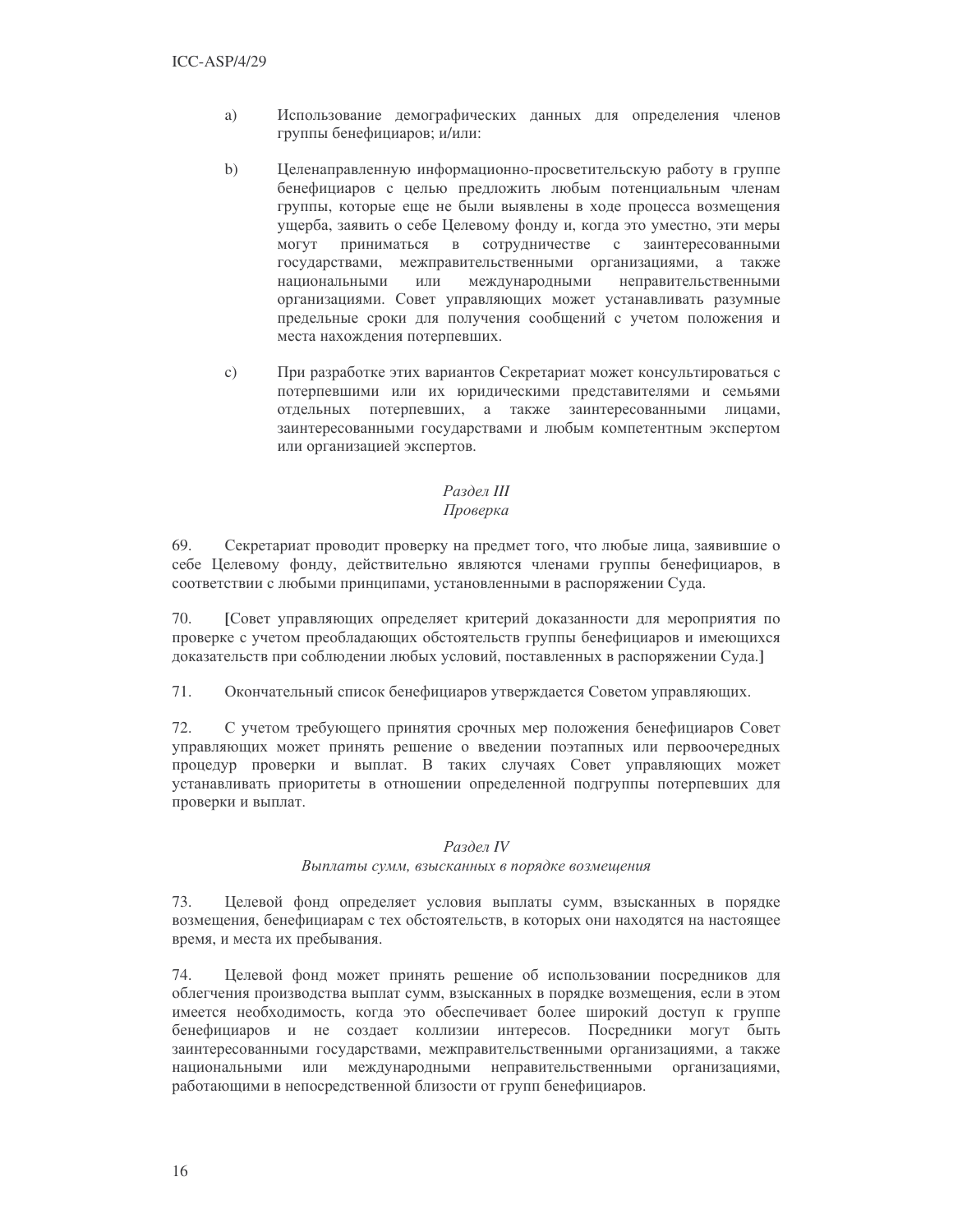75. Секретариат вводит процедуры проверки получения переданных сумм бенефициарами после осуществления программы выплат. Бенефициары должны подтвердить получение переданных сумм в письменном виде или с помощью других средств идентификации, и эти подтверждения подлежат хранению Секретариатом. Для избежания непредвиденных трудностей или возможностей мошенничества или коррупции следует проводить дополнительные выборочные проверки и вести мониторинг получения переданных сумм.

#### ГЛАВА IV

### ВЫДАЧА СУММ В ПОРЯДКЕ ВОЗМЕЩЕНИЯ УЩЕРБА ПОТЕРПЕВШИМ В СООТВЕТСТВИИ С ПРАВИЛОМ 98(3), ПРОИЗВОДИМАЯ НА КОЛЛЕКТИВНОЙ **OCHOBE**

76. Если Суд отдает распоряжение о том, чтобы сумма, взыскиваемая в порядке возмещения с осужденного лица, проводилась через Целевой фонд в тех случаях, когда с учетом числа потерпевших и объема, форм и видов возмещения более уместно возместить ущерб на коллективной основе в соответствии с пунктом 3 правила 98 Правил процедуры и доказывания, то в проекте плана исполнения определяется точный характер коллективного(ых) возмещения(й) ущерба, если он уже не указан Судом, а также методы его/их исполнения. Производимые в этой связи определения должны утверждаться Судом.

77. Совет управляющих может консультироваться потерпевшими,  $\mathcal{C}$ определенными в правиле 85 Правил процедуры и доказывания, и в случае физических лиц - их семьями, а также их юридическими представителями и любым компетентным экспертом или организацией экспертов в отношении характера коллективного(ых) возмещения(й) и порядка возмещения(ий).

Целевой фонд может выявлять посредников или партнеров или предлагать 78. представить предложения по производству возмещения ущерба.

79. Секретариат вводит процедуры мониторинга производства возмещения ущерба на коллективной основе.

#### **ГЛАВА V**

#### ВЫПЛАТЫ СУММ В РАМКАХ ВОЗМЕЩЕНИЯ УЩЕРБА МЕЖПРАВИТЕЛЬСТВЕННЫМ, МЕЖДУНАРОДНЫМ ИЛИ НАЦИОНАЛЬНЫМ ОРГАНИЗАЦИЯМ В СООТВЕТСТВИИ С ПРАВИЛОМ 98(4)

80. В случаях, когда Суд отдает распоряжение о том, чтобы сумма, взыскиваемая в порядке возмещения с осужденного лица, выплачивалась через Целевой фонд той или иной межправительственной, международной или национальной организации в соответствии с пунктом 4 правила 98 Правил процедуры и доказывания, то в проекте плана исполнения, если это уже не оговорено Судом, указывается следующее:

- a) соответствующая(ие) организация(и)  $(MX)$  $\overline{M}$ резюме ee соответствующего экспертного опыта;
- $b)$ функций, которые соответствующая(ие) перечень конкретных организация(и) должна исполнять при выполнении распоряжения Суда;
- $\mathbf{c})$ меморандум о взаимопонимании и/или другие договорные условия между Советом соответствующей(ими) управляющих  $\overline{\mathbf{M}}$